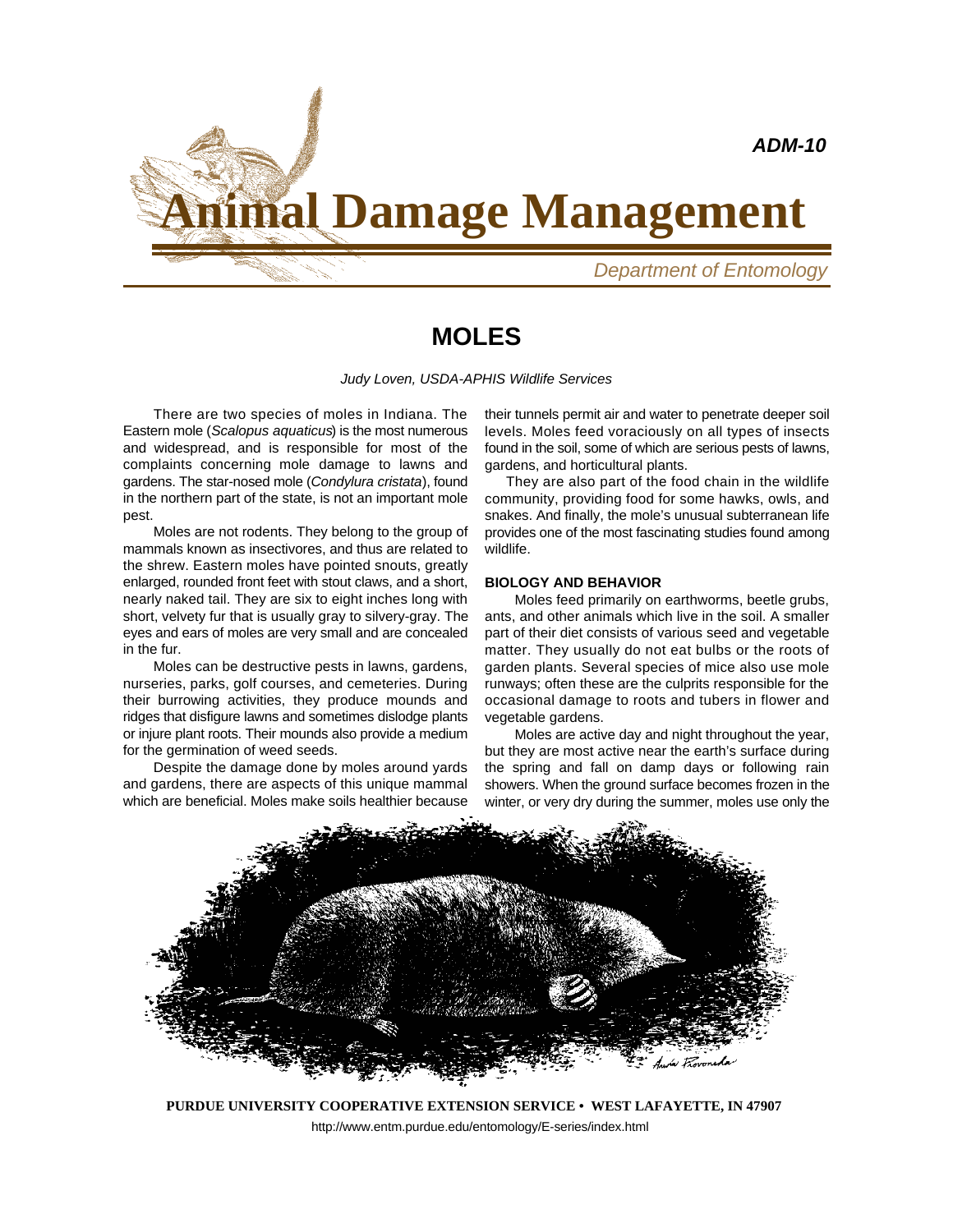deeper burrows. Daily peak activity periods are during the morning hours, although moles may be seen working off and on throughout the day and night.

Mating occurs during February and March, with a single litter of three to five young born later in the spring following a six-week gestation period. Young moles grow rapidly and leave the nest to fend for themselves at about one month of age.

#### **NESTS AND RUNWAYS**

The nests, usually four to 16 inches below ground, are located either in protected areas underneath objects, such as boulders, trees, stumps, and fence rows, or randomly within the tunnel system in open field areas. Nests are slight enlargements of the tunnels and are lined with bits of leaves or grass.

Two types of runways (tunnels) are produced by moles: surface runways and deep runways. Certain tunnels of both types are used as major lanes of travel (called main runways) and may be used by several moles in the area.

Surface runways are commonly seen as the raised ridges running through lawn areas. The mole is capable of extending surface runways at the rate of 100 feet per day. Surface runs may be used daily, may be revisited at irregular intervals, or may be used only once and then abandoned. They connect with the deep runways, which are located between 3 and 12 inches below the surface. Generally, few or no mounds are produced as a result of the production of surface tunnels.

Deep runways are usually main runways, since they are used daily as the mole travels to and from surface runways or the nest. The soil excavated from the deep tunnels is deposited on the surface through short vertical tunnels in volcano-like mounds. (Mole mounds should not be confused with pocket gopher mounds which are horseshoe shaped.)

When fence rows, concrete paths, or other manmade borders are within mole-active areas, the moles tend to construct their main runways along the edges of these artificial borders. It is also common for the main runways to follow a woody perimeter of a field or yard. Surface runways that are not used as main runways commonly branch off from these border runs towards the center of a field or yard (Figure 1).

 The number of mounds or surface ridges seen in a yard is no indication of how many moles may be present. Generally, one acre of land will support no more than two or three moles at one time. However, yards surrounded by or adjacent to large tracts of forested areas or weedy fields may be subject to continual invasions by moles, because such areas may support many moles.

#### **CONTROL BY TRAPPING**

Trapping is the most reliable method of mole control. The key to success is patience, practice, and persistence. Moles have an uncanny ability to detect and spring

improperly set traps. So place traps carefully, and keep trying until experience leads to success.

*When and Where to Trap.* Generally, trapping is easiest and most effective during the spring and fall, when mole activity is at a peak. Once mole activity is noticed, control efforts should begin as quickly as possible to keep damage to a minimum. Also, trapping in the early spring can eliminate pregnant females, thereby reducing the likelihood of having to contend with a family of moles.

For successful trapping, it is essential to locate the main runways. To identify main runways in a yard or area, look for runways which:

- follow more or less a straight course for some distance;
- appear to connect two mounds or two runway systems;
- follow fence rows, concrete paths or other man-made borders, or;
- follow a woody perimeter of a field or yard.

Active surface main runways can also be determined by poking small holes with your finger into the runways at several locations throughout the system. Moles will repair these holes in their main runways within a day or two. Identify these holes using a stick or other type of marker so you can inspect them at a later date. Runways not repaired over a longer period of time are not worth trapping.

Also, because nests are commonly located at protected spots along the edge of areas, such as hedgerows or fence rows, border trapping at the places where runways enter the yard, field, or garden often provides good results (Figure 1).



Figure 1. A network of mole runways in a yard. The arrows indicate good locations to set traps. Avoid the twisting surface ridges, and do not place traps on top of mounds.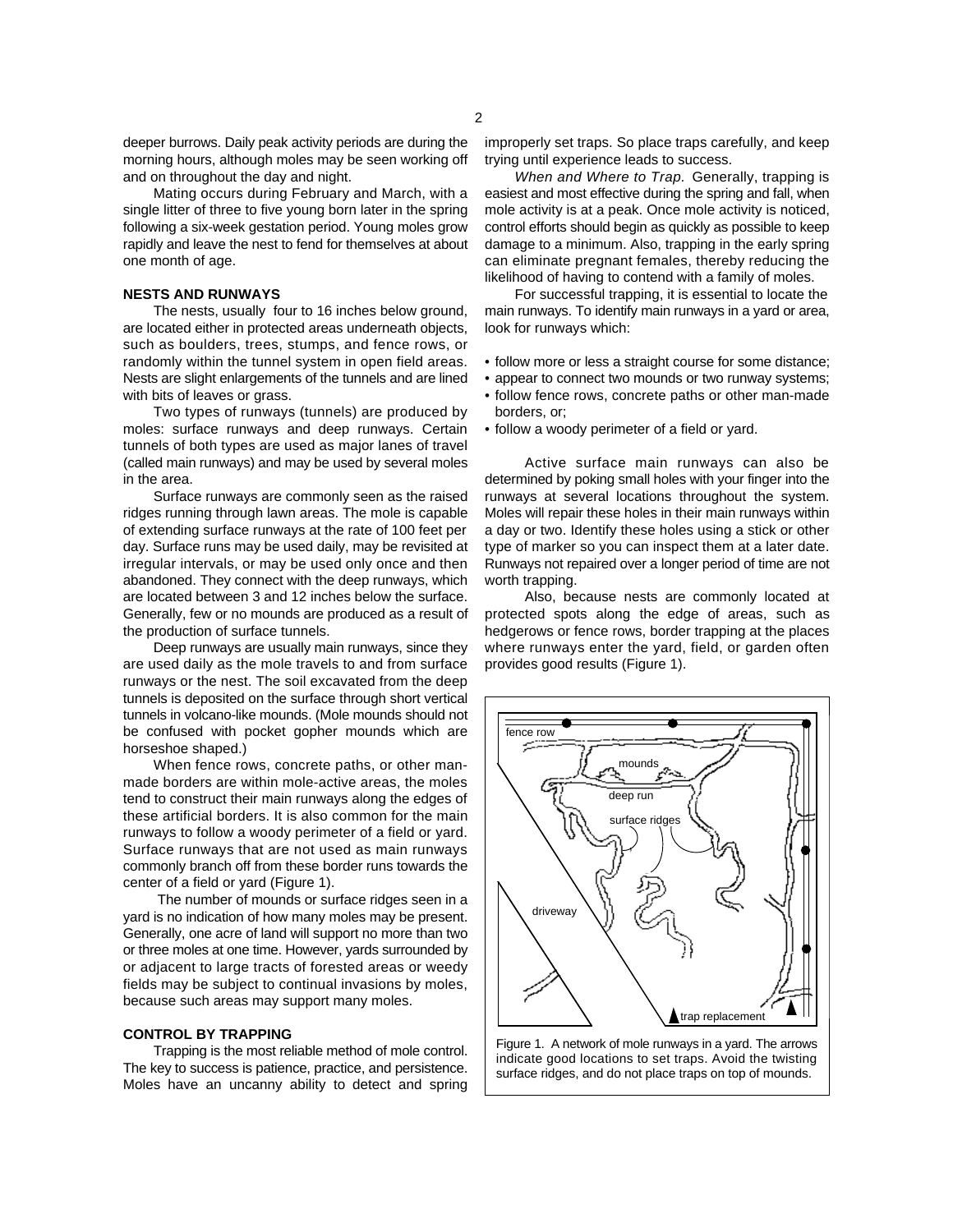Unless the mole activity is extremely light, more than one trap should be used. Use between three and five traps per acre for quick results. If possible, one trap should be placed in each of the above mentioned main runway areas.

*How to Trap.* There are several different types of mole traps, but the harpoon trap is probably the easiest trap for the novice to use, and is readily available from most hardware and garden shops.

To properly set a harpoon trap on a surface run, carefully follow these steps:

- 1) Measure the depth of the tunnel using your finger or a stick. The bottom of the mole run should be no deeper than the length of the trap spikes. Remove a larger layer of soil if the run is deeper than the spikes.
- 2) Using the side of your hand, lightly press down a narrow section (approximately one inch in length) of an active runway so that the runway is collapsed to half of its original diameter.
- 3) Push the supporting spikes of the trap into the ground, one on either side of the runway, until the trigger pan just barely touches the depressed tunnel. Be sure the trap is centered over the runway and supporting spikes do not cut into the tunnel below (Figure 2).
- 4) Pump the spring of the trap up and down a couple of times so the spikes can clear any obstructions.
- 5) Set the trap and leave it, taking care not to tread on or disturb any other portion of the runway system.
- 6) Check the trap once or twice a day. If a trap fails to produce a mole within 4 or 5 days, move the trap to another portion of the main runway system.
- 7) In order to prevent moles from going around your trap, make an underground fence of small garden stakes or popsicle sticks spaced approximately one inch apart and extending ten inches on either side of the trap.

Do not use motor oil or WD-40 to lubricate traps. Remove rust and dirt with a wire brush, and lightly lubricate with mineral oil only.

### **OTHER APPROACHES TO CONTROL**

*Grub Control.* It is often suggested that if you eliminate grubs from lawns you will eliminate the moles. But grubs make up only a portion of the mole's diet, which also includes earthworms and other soil animals. Thus, moles often are present in grub-free lawns. The loss of earthworms and other beneficial insects through repeated applications of insecticides will generate a heavy pesticide load and may cause more problems than the moles. Additionally, the moles may not move far from the treated lawn, and they may periodically re-invade the lawn in search for food or the opposite sex. And because the moles are not directly eliminated, they may live in nearby areas for as long as 3 to 5 years. In short, chemical treatments can be an expensive approach to mole control, with little likelihood of long term success.



*Poison Gases and Baits.* Attempting to kill moles with poisonous gases (fumigants) generally is ineffective. Fumigating mole tunnels using tablet or pellet-type fumigants have provided only inconsistent results. Unless very large dosages are applied, or applications can be made directly to nesting areas, fumigants are not capable of sufficiently penetrating throughout the mole's extensive runway system, and killing effects are lost through the top of the surface runways.

Some success has been reported with fumigants repelling moles out of areas with a nonporous soil. But, keep in mind, there is no residual effect of fumigants. Thus, within a day or two following a "fumigation", the moles are free to return to their tunnels because the gases are no longer present. And, like lawn treatments, fumigation treatments are relatively expensive. To date, the results of fumigation treatments do not justify the expense.

Like poison gases, poisoned baits (nuts and grain pellets) provide inconsistent results. In most cases baits are ineffective because moles feed primarily on earthworms and insects. In addition, exposed baits pose a hazard to other animals, such as dogs, cats, wild birds, and squirrels, which may consume them.

*Repellents.* Currently, there are several mole repellents on the market. These repellents are based on castor oil. Some success has been reported with these products, but no scientific research has shown a consistent result.

*Direct Removal.* If the use of mole traps is not a desirable or practical approach, moles can be killed or captured and removed by conducting a "mole watch" in the spring and fall on days when moles are active. Caretakers of golf courses sometimes conduct mole watches or hire high school students or retirees to conduct a mole watch for them. Some gardeners make a practice of poking small holes in runways each morning with the